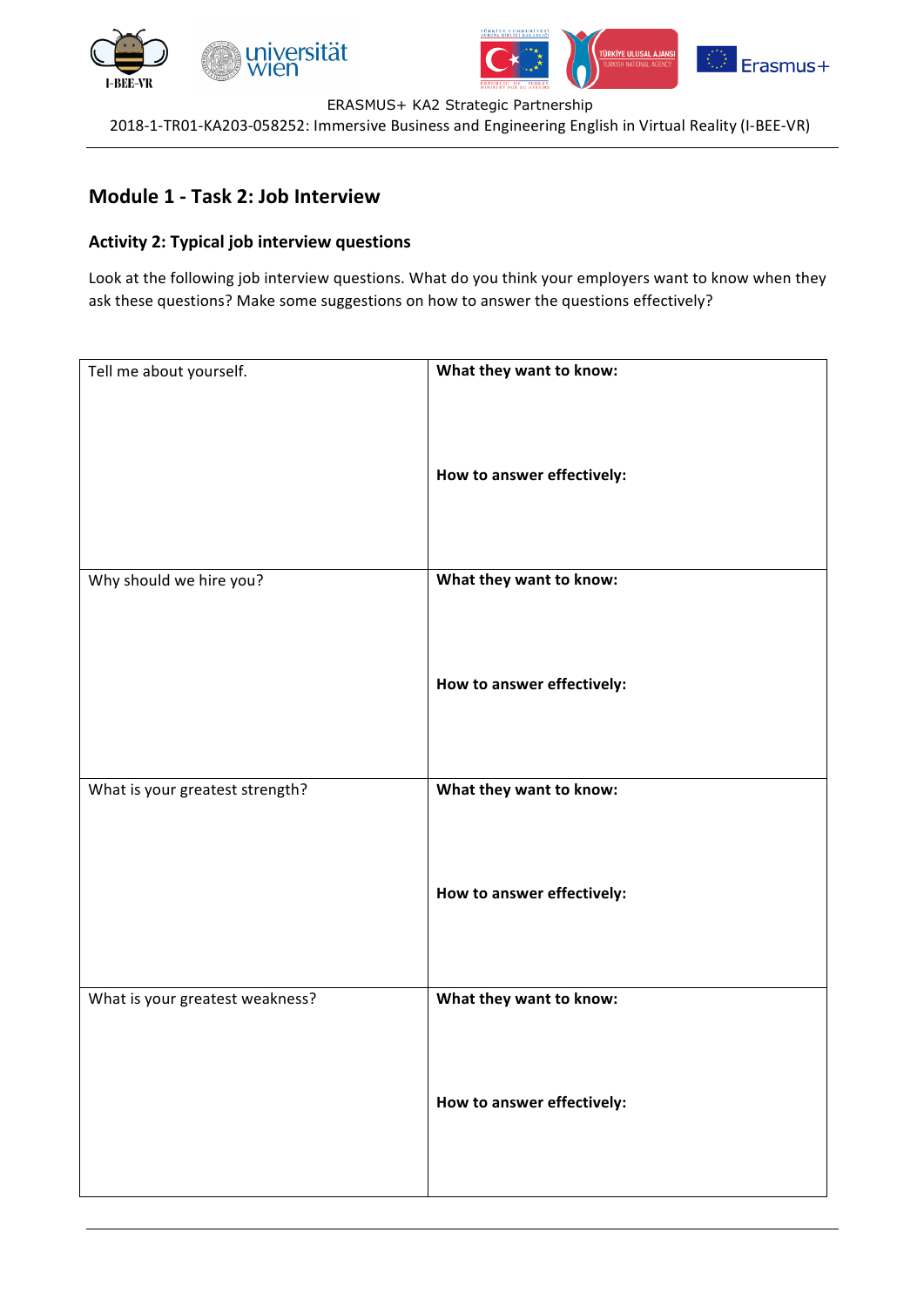

**Ten** 





#### ERASMUS+ KA2 Strategic Partnership

2018-1-TR01-KA203-058252: Immersive Business and Engineering English in Virtual Reality (I-BEE-VR)

| Why do you want to leave your current job?      | What they want to know:    |
|-------------------------------------------------|----------------------------|
|                                                 | How to answer effectively: |
| Why are you the right person for this job?      | What they want to know:    |
|                                                 | How to answer effectively: |
| Describe a difficult work situation and how you | What they want to know:    |
| handled it.                                     | How to answer effectively: |
| What are your goals for the future?             | What they want to know:    |
|                                                 | How to answer effectively: |

From: Doyle, Alison. 2019. "Top 10 interview questions with best answers".

https://www.thebalancecareers.com/top-interview-questions-and-best-answers-2061225 (29 Nov 2019).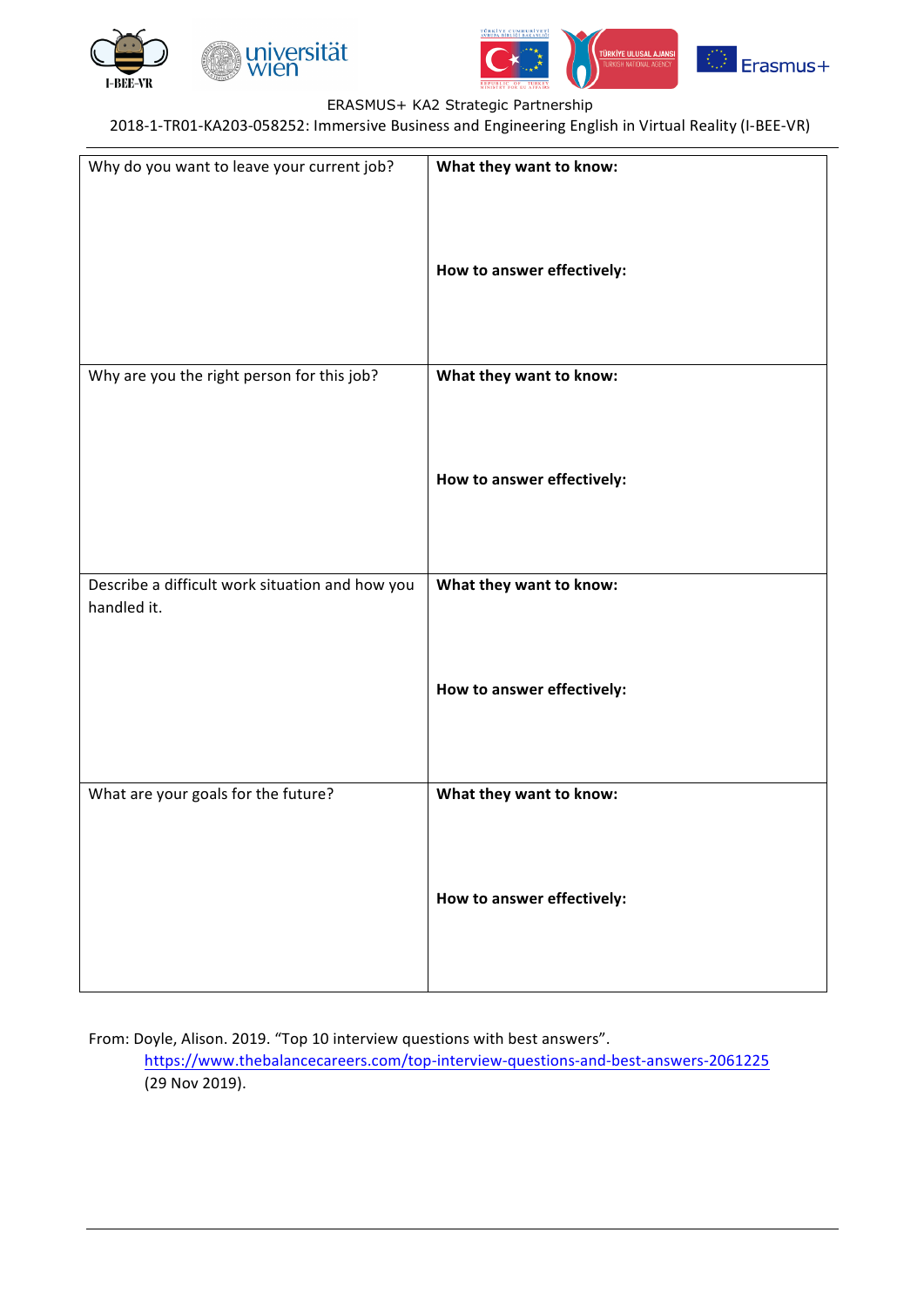





ERASMUS+ KA2 Strategic Partnership

2018-1-TR01-KA203-058252: Immersive Business and Engineering English in Virtual Reality (I-BEE-VR)

# **Module 1 - Task 2 - Activity 2: SUGGESTED ANSWERS**

Look at the following job interview questions. What do you think your employers want to know when they ask these questions? Make some suggestions on how to answer the questions effectively?

| Tell me about yourself.         | What they want to know: The interviewer wants to<br>know why you're an excellent fit for the job.<br>How to answer: Try to answer questions about<br>yourself without giving too much, or too little,<br>personal information. You can start by sharing some<br>of your personal interests and experiences that don't<br>relate directly to work, such as a favorite hobby or a<br>brief account of where you grew up, your education<br>and what motivates you. You can even share some fun<br>facts and showcase your personality to make the<br>interview a little more interesting |
|---------------------------------|----------------------------------------------------------------------------------------------------------------------------------------------------------------------------------------------------------------------------------------------------------------------------------------------------------------------------------------------------------------------------------------------------------------------------------------------------------------------------------------------------------------------------------------------------------------------------------------|
| Why should we hire you?         | What they want to know: Are you the best candidate<br>for the job? The hiring manager wants to know<br>whether you have all the required qualifications.<br>How to answer: Be prepared to explain why you're the<br>applicant who should be hired. Make your response a<br>confident, concise, focused sales pitch that explains<br>what you have to offer and why you should get the<br>job.                                                                                                                                                                                          |
| What is your greatest strength? | What they want to know: This is one of the questions<br>that employers almost always ask to determine how<br>well you are qualified for the position.<br>How to answer: When you are asked about your<br>greatest strengths, it's important to discuss the<br>attributes that qualify you for that specific job, and<br>that will set you apart from other candidates.                                                                                                                                                                                                                 |
| What is your greatest weakness? | What they want to know: Another typical question<br>interviewers will ask is about your weaknesses.<br>How to answer: Do your best to frame your answers<br>around positive aspects of your skills and abilities as<br>an employee, turning seeming "weaknesses" into<br>strengths. You can also share examples of skills you<br>have improved, providing specific instances of how<br>you have recognized a weakness and taken steps<br>to correct it.                                                                                                                                |